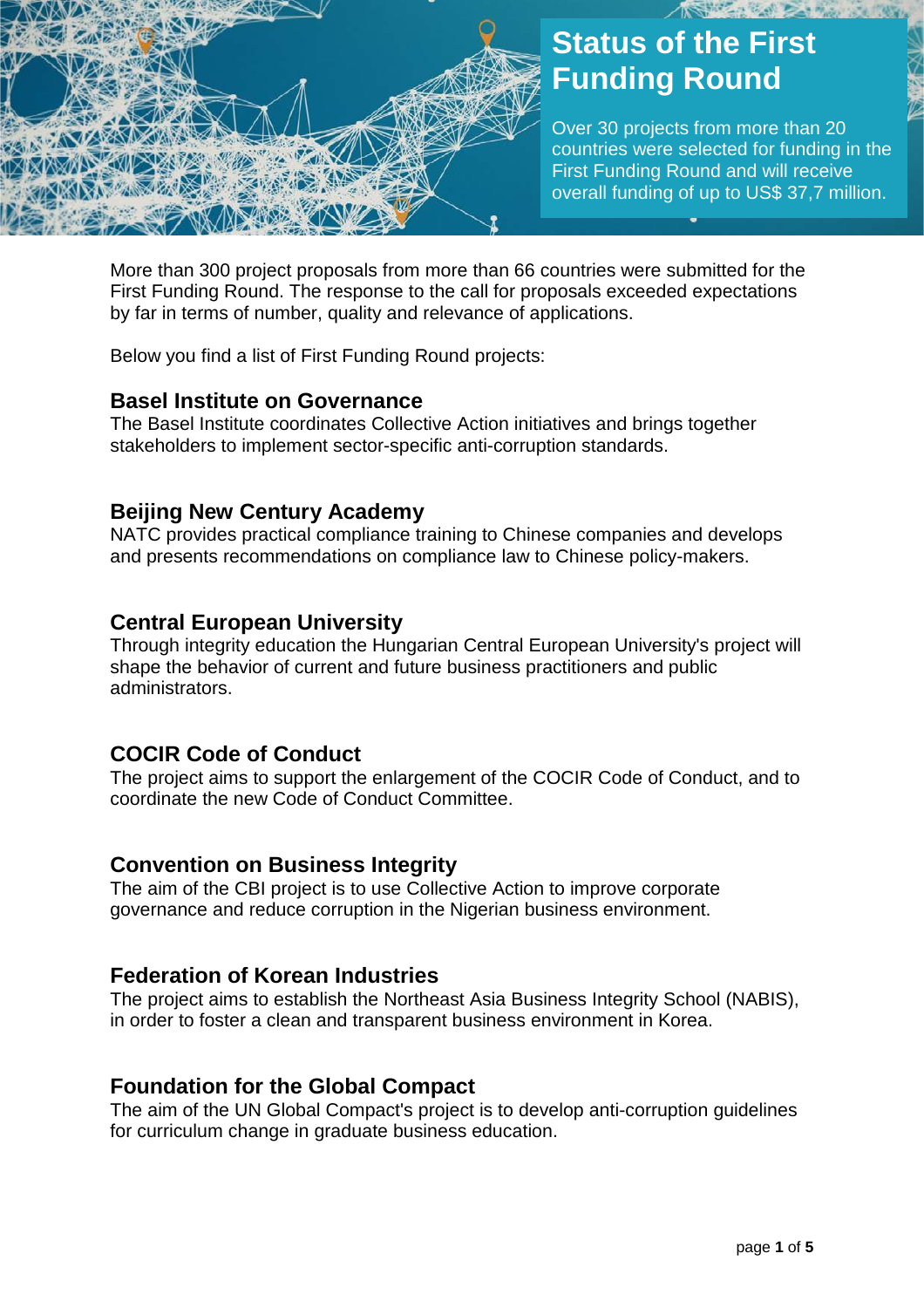# **Foundation for the Global Compact**

The Foundation for the Global Compact conducts an anti-corruption Collective Action initiative in Brazil, Egypt, India, Nigeria, and South Africa.

# **Fundación Universidad de San Andrés**

The project of the Fundación Universidad de San Andrés in Argentina informs the debate on corruption and generates consensus-based policy reforms.

# **Humboldt Viadrina School of Governance**

The Humboldt Viadrina School of Governance achieves a sustainable impact on the behavior of business by providing successful models for practical implementation.

# **IACA**

The International Anti-Corruption Academy (IACA) is an international centre of excellence for a new and holistic approach to fighting corruption.

## **International Business Leaders Forum**

The project of the International Business Leaders Forum in the UK brings to Russia and China the best international corporate approaches to compliance.

#### **Instituto Ethos**

The project of the Instituto Ethos promotes transparency and integrity in public procurement in Brazil.

#### **Maala - Business for Social Responsibility**

It is the aim of Maala's project to encourage companies to voluntarily adopt and strengthen standards of corporate governance.

#### **Makati Business Club**

With its project, the Makati Business Club furthers fair market conditions between foreign and local businesses in the Philippines.

# **OECD MENA Initiative**

The OECD MENA initiative seeks to enhance business integrity in the MENA region by raising awareness of international principles and best practices in combating corruption.

# **Oživení**

The project partner Oživení, Transparency International Slovakia and Economics Institute of the Academy of the Czech Republic aim at improving public procurement practices.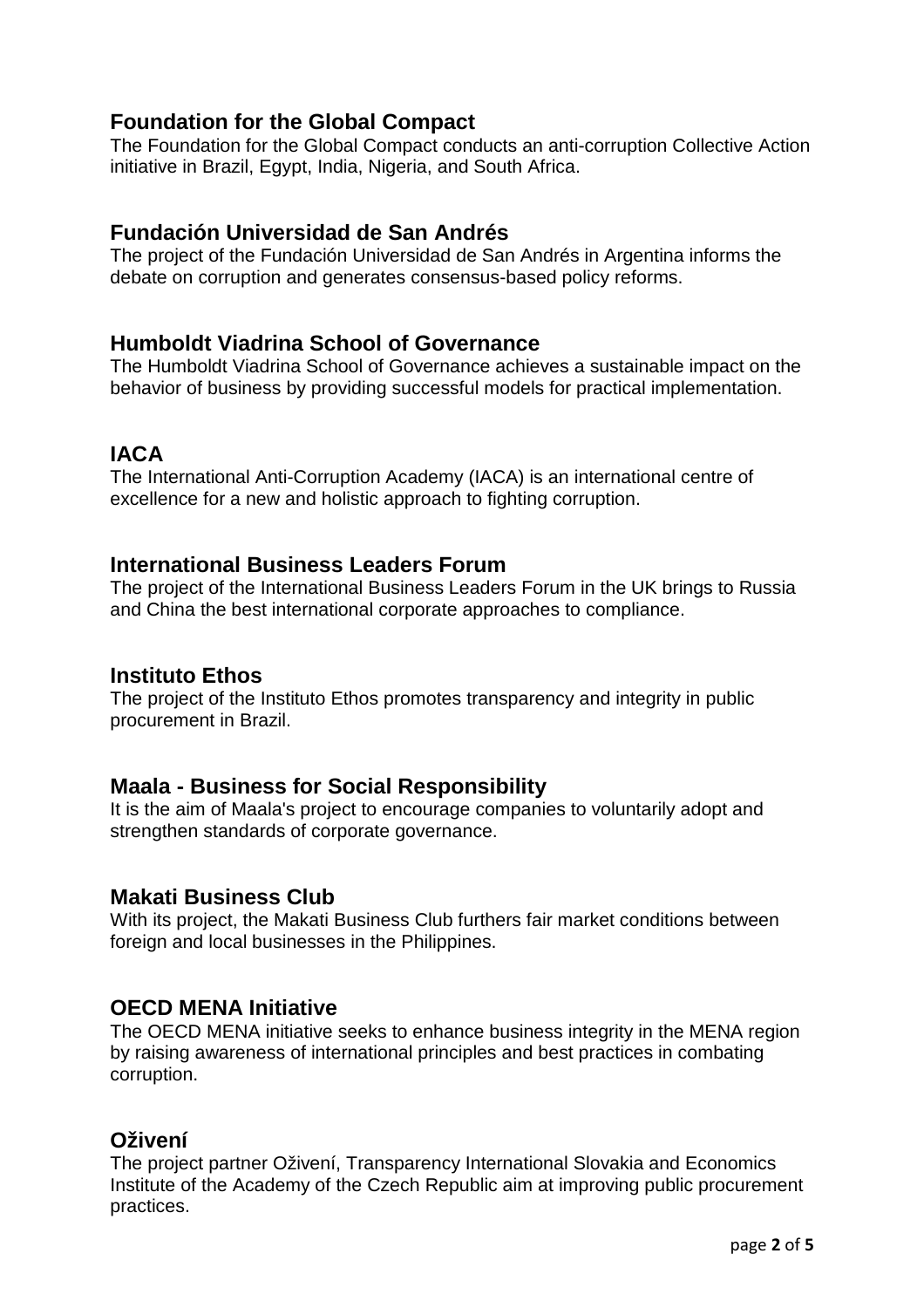# **Partnership for Governance Reform**

The main objective of this project is to improve transparency of public procurement in Indonesia through building a public-private-civil society organization alliance.

# **POLMED**

The project of POLMED aims at initiating a network of compliance managers and promoting ethical cooperation among participants in the medical devices market.

# **Sequa gGmbH**

The project of Sequa gGmbH, China, aims to strengthen Chinese Business Membership Organisations in fighting corruption in China through industry specific standards.

# **The Ethics Institute (TEI)**

The Ethics Institute (TEI) capacitates African business networks to implement global anti-corruption initiatives and good practices.

# **Transparency International Bulgaria**

The project of Transparency International Bulgaria aims at enhancing integrity standards and transparency in awarding contracts with significant public interest.

#### **Transparency International Italia**

The civic, institutional and scientific project of Transparency International Italia aims at protecting the green economy from threats of fraud and corruption.

#### **Transparencia Mexicana**

The project aims to produce an Analytical Review Report of the Integrity Pacts/Social Witness tools that Transparencia Mexicana has applied in around 100 public procurement processes.

# **Transparency International USA**

The overarching, long-term goal of this Transparency International USA project is to improve credibility of corporate compliance programs.

#### **United Nations Development Programme**

The Regional Bureau for Arab States of the UNDP helps non-governmental actors to implement and monitor national anticorruption strategies in Arab countries.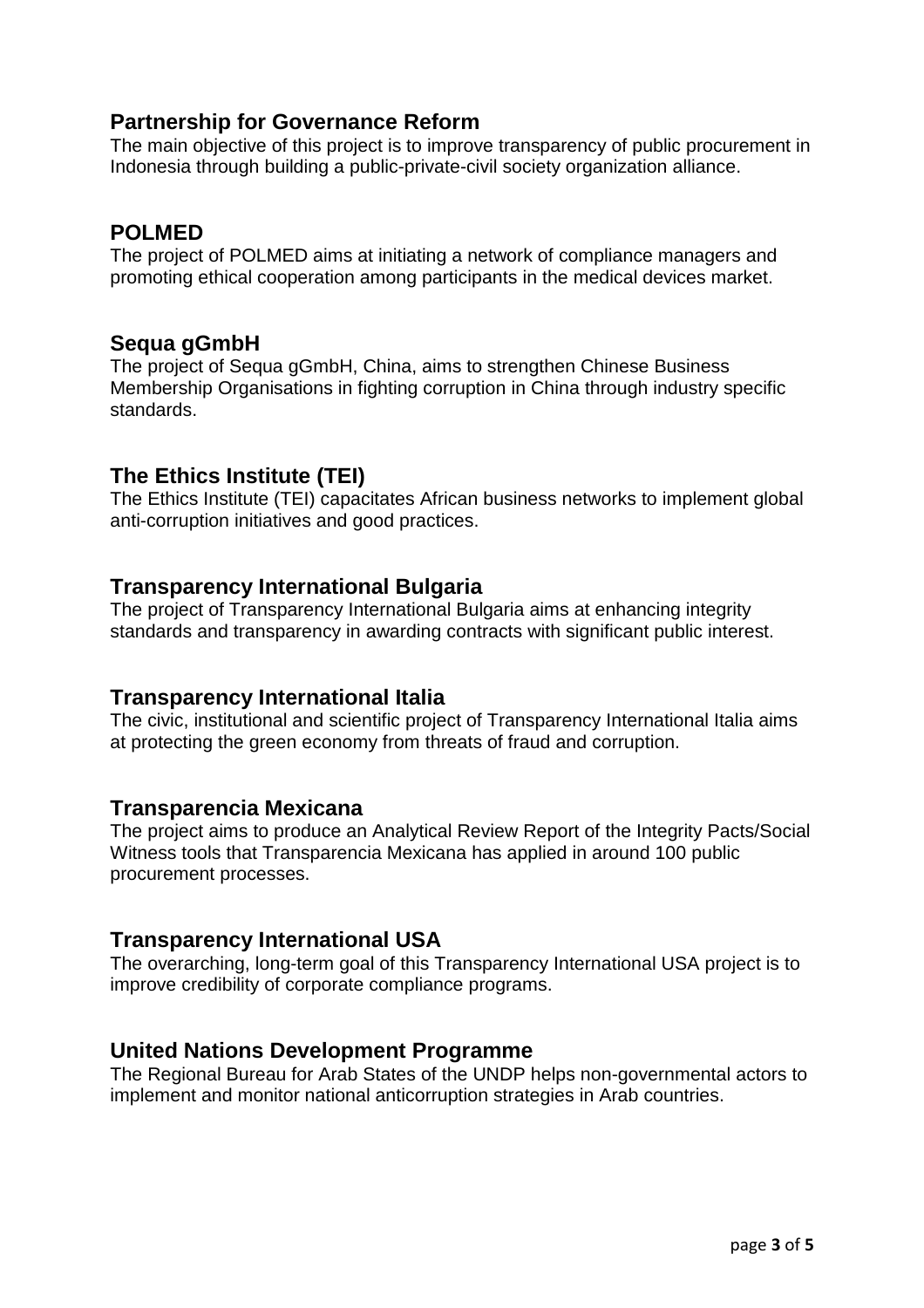# **United Nations Office on Drugs and Crime**

The United Nations Office on Drugs and Crime aims at creating corporate integrity and cooperation in accordance with the United Nations Convention Against Corruption.

# **United Nations Office on Drugs and Crime**

The United Nations Office on Drugs and Crime has started an outreach and communication program for the United Nations Convention Against Corruption (UNCAC).

#### **United Nations Office on Drugs and Crime**

The United Nations Office on Drugs and Crime bridge aims at bridging the knowledge and communication gaps between public procurement administrations and the private sector.

#### **University of Cairo**

The Center for Economic and Financial Research and Studies of University of Cairo fights corruption and fraud through Collective Action, education and training.

#### **Vietnam Chamber of Commerce and Industry**

The initiative's aim is to mobilize the business community in Vietnam around the challenges of integrity, transparency and corruption.